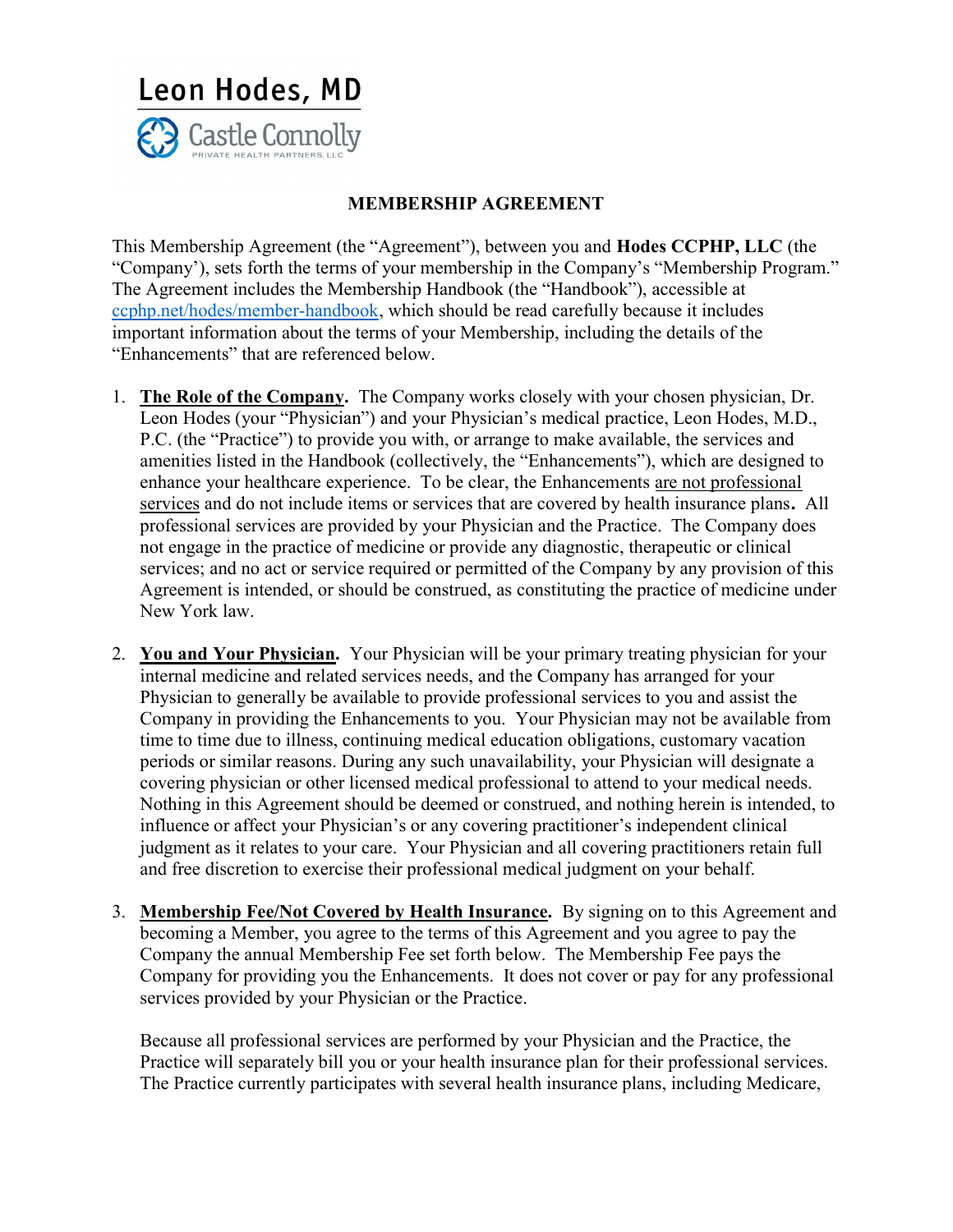and where applicable, accepts payment from those plans as payment in full for professional services, subject to applicable deductibles, copayments and coinsurance.

You agree not to submit to your health insurer or health plan any bill, invoice or claim for reimbursement or payment with respect to the Membership Fee. You also agree that this Agreement is a service contract and not a contract of insurance. You acknowledge that you may, however, in your discretion, submit the Membership Fee for reimbursement to any flexible spending account, health reimbursement account, or medical savings account of your employer in which you participate, but that the Company makes no representation that any part of the Membership Fee will qualify to be reimbursed from any such account.

Your annual Membership Fee is \$ Tou may pay the Membership Fee in one annual payment, or two (bi-annual) payments, or quarterly. Payments can be made to the Company by bank account or credit card. You will select your method and timing of payment in the Payment Information section of this Agreement, below. Certain processing fees, as outlined in the Payment Information section, will apply.

The Company reserves the right to change the Membership Fee at any time, following at least thirty (30) days' advance written notice.

4. Term and Termination. The initial term of this Agreement will begin on the "Effective Date," which is the date on which your Membership Services begin pursuant to this Agreement, as confirmed by the Company following its receipt of a copy of the Agreement executed by you and your Membership Fee; provided that upon the Company's receipt of the executed Agreement and the Membership Fee, the Company retains the option, in its sole discretion, not to confirm the effectiveness of this Agreement (e.g., due to limitations on the number of Members) and to return your Membership Fee payment to you.

Unless this Agreement is otherwise terminated as provided herein, the initial term of this Agreement will be for one (1) year, commencing on the Effective Date (the "Initial Year"), and the Agreement will automatically renew for successive one (1) year periods (each, a "Renewal Year"), unless either party notifies the other party in writing, not less than thirty (30) days' prior to the expiration of the Initial Year or a Renewal Year (as applicable) of that party's desire not to renew this Agreement.

Unless the Agreement is sooner terminated, the Company will bill you, or charge your credit card on file, for any Renewal Year before the beginning of that year. You agree to pay the Membership Fee for each Renewal Year (or pay the initial installment for that year, as applicable) within thirty (30) days following invoicing. Failure to pay the invoiced amount in a timely manner may result in termination of this Agreement.

Either party may also terminate this Agreement at any time for any reason upon thirty (30) days' prior written notice to the other party, delivered in the manner set forth in Section 4 of the Additional Terms section of the Handbook. If you terminate this Agreement, you will be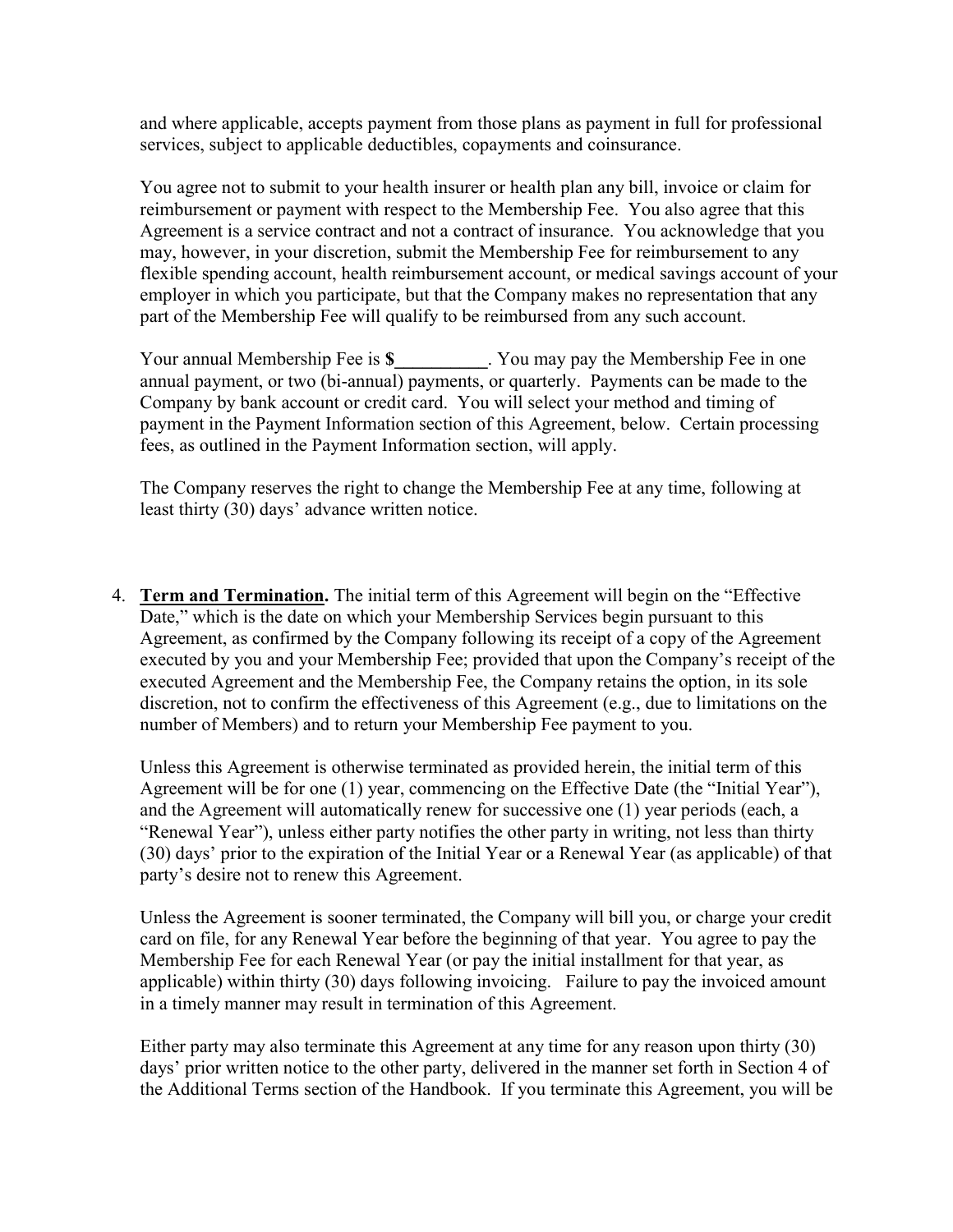refunded the pro-rata portion of any paid portion of your annual Membership Fee, minus an administrative fee of two hundred dollars (\$200) ("Administrative Fee"). Except as provided below, if the Company terminates this Agreement, you will be refunded the pro-rata portion of any paid portion of your annual Membership Fee, and no Administrative Fee will be due. Any pro-rated refund will be based on the number of days remaining in your Membership term (or payment period, as applicable). In the event of your death, this Agreement will immediately terminate. However, in the event that your Physician becomes unavailable for an extended period of time, the Company may seek to identify a replacement Physician as your Physician (at least temporarily) and not terminate this Agreement, in which case you will be entitled to terminate the Agreement and obtain a pro-rated refund as provided above, or continue the Agreement if the Company identifies a replacement physician.

[Remainder of Page Intentionally Left Blank]